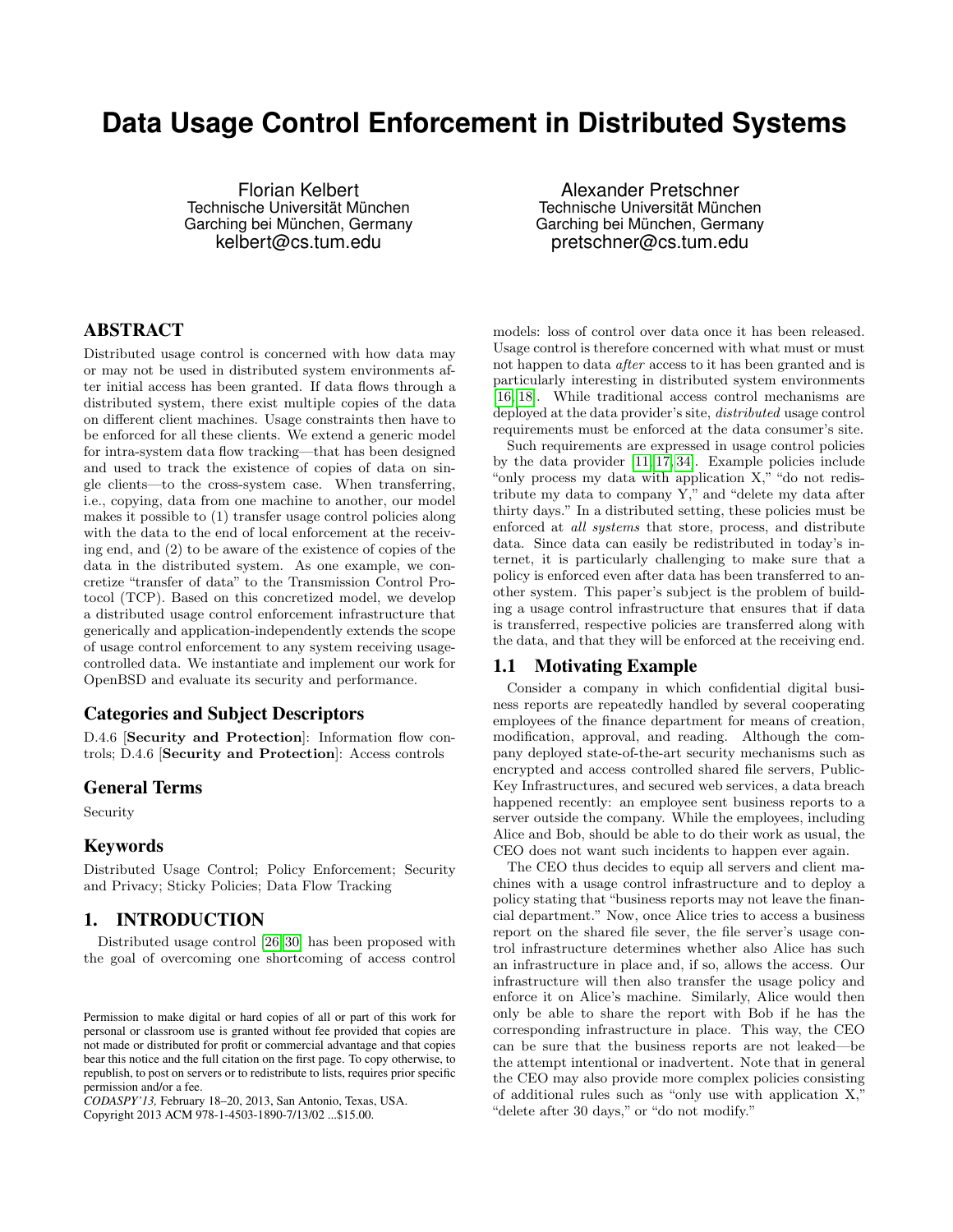## 1.2 Realization of Usage Control

Within one computer system, data exists in different representations (e.g., file, pixmap, Java object) at different system layers (operating system, window manager, Java virtual machine). Therefore, the flow of data must be tracked at and across different system layers. It has been shown how usage control requirements can be enforced at each of these layers [\[28\]](#page-11-6). To this end, a generic data flow model [\[10,](#page-10-1) [29\]](#page-11-7) as well as a generic enforcement infrastructure have been proposed and instantiated at several system layers [\[33\]](#page-11-8). By combining the instantiations of the data flow model and the enforcement infrastructures of each single layer, policies can be enforced at and across different layers of one system [\[33\]](#page-11-8).

These instantiations of the data flow model do not take into account the fundamentally distributed nature of data usage control enforcement [\[10,](#page-10-1) [29,](#page-11-7) [33\]](#page-11-8). Other proposed models and implementations do not consider data flow tracking and/or fix data provider and data consumer beforehand [\[2,](#page-10-2)[12,](#page-10-3)[18,](#page-11-3)[20,](#page-11-9)[21\]](#page-11-10). Despite being the natural way of data dissemination in today's internet, generic and applicationindependent data dissemination in the context of usage control has, to our knowledge, not yet been investigated.

We address this shortcoming by extending a generic data flow model for intra-system data flow tracking to the case of cross-system data flow tracking. We use this model to develop a Data Distribution Infrastructure (DDI). As one example, we concretize the data flow model for internet communication using the Transmission Control Protocol (TCP) and instantiate both the concretized model and the DDI at the operating system layer. This allows for generic, transparent, and application-independent cross-system data flow tracking, transferring usage control policies along with tobe controlled data, and extending the scope of usage control enforcement to any system receiving data.

Big Picture. If usage control requirements are to be enforced within a single system, a Local Enforcement Infrastructure (LEI) must be deployed on that system. The task of the LEI is to (i) track the flow of data within and across several system layers, (ii) take usage control policy decisions, and (iii) enforce these decisions. Several LEIs have been described and implemented [\[7,](#page-10-4) [10,](#page-10-1) [18,](#page-11-3) [29,](#page-11-7) [33,](#page-11-8) [44\]](#page-11-11). For distributed systems, an additional *Data Distribution Infras*tructure (DDI) is needed. Its task is to (i) track the flow of data across different connected systems, (ii) transfer the corresponding policies along with the data, and (iii) trigger the receiving LEI to take care of local enforcement. The DDI thus provides additional functionalities for usage control enforcement in distributed system environments. The subject of this paper is the development of a generic DDI and its integration with generic LEIs as depicted in [Fig. 1.](#page-1-0) Because the DDI transfers policies but is not responsible for local enforcement, the content of any specific usage control policy is irrelevant from the DDI's perspective. As a consequence, in this paper, we do not provide any concrete examples of policies (see [\[7,](#page-10-4) [10,](#page-10-1) [18,](#page-11-3) [29,](#page-11-7) [33,](#page-11-8) [44\]](#page-11-11) for various LEIs).

#### 1.3 Organization

We organize our work along six steps as follows:

Step A: Generic data flow model, §[2.1.](#page-2-0) In order to enforce usage control policies on all representations of a particular data item, the flow of that data must be tracked both within one system and across systems. We recap a generic

<span id="page-1-0"></span>

data flow model, a transition system that has been designed to allow for data flow tracking within single systems.

Step B: Cross-system data flows, §[2.2.](#page-2-1) We extend the data flow model from step A to the cross-system case.

Step C: Concretization, §[3.](#page-3-0) As one example, we concretize the model of step B for TCP; we identify TCP-related actions and describe how they change the data flow state.

Step D: DDI, §[4.](#page-4-0) We develop a Data Distribution Infrastructure (DDI) that allows for transparent and application-independent cross-system data flow tracking and that transfers policies along with data to be controlled. Using this infrastructure, the scope of policy enforcement can be extended to any system receiving usage controlled data.

Step E: Integration with LEI, §[4.](#page-4-0) We integrate our DDI with a Local Enforcement Infrastructure (LEI) for single independent systems, thus combining cross-system and intra-system data flow tracking and policy enforcement.

Step F: Instantiation, §[5.](#page-5-0) We instantiate and implement both the concretized model and the integrated infrastructure for the OpenBSD operating system.

We evaluate our work in §[6.](#page-6-0) In §[7,](#page-9-0) we discuss the limitations of our work and point to future work. §[8](#page-9-1) puts our work in context. §[9](#page-10-5) concludes.

#### 1.4 Contribution and Assumptions

In sum, we tackle the following research problem. If data usage is to be controlled across system boundaries, then policies need to be (1) transferred together with data when data is transmitted and (2) enforced at the receiving end. Current instantiations and implementations of usage control models do not consider generic data flows in-between different connected systems but rather focus on one single machine. Other solutions fix data provider and data consumer beforehand, therefore not catering to the complexity of today's internet environment, where data may be arbitrarily redistributed by any data possessor.

Our solution is a model for cross-system data flow tracking and its concretization for TCP. We develop and deploy a DDI, realizing application-independent cross-system data flow tracking and the sticky policy paradigm for usage control. We instantiate our concepts for the OpenBSD operating system and evaluate our work. A demo video is available at <http://www22.cs.tum.edu/index.php?id=64>.

We see our **contribution** in the development of a generic usage control enforcement model for distributed systems. We are not aware of usage control solutions that generically, transparently, and application-independently (1) track the flow of data both within one system and in-between different connected systems, and (2) extend the scope of policy enforcement to any system receiving usage-controlled data.

An implementation of the system connected to a smart metering system has been published as a short demo paper before [\[13\]](#page-10-6). In contrast, the present paper describes the underlying theory and evaluates and discusses the approach.

Assumptions. To reduce complexity, we assume a static network structure: the same IP address may not be assigned to more than one host over time. Policy considerations such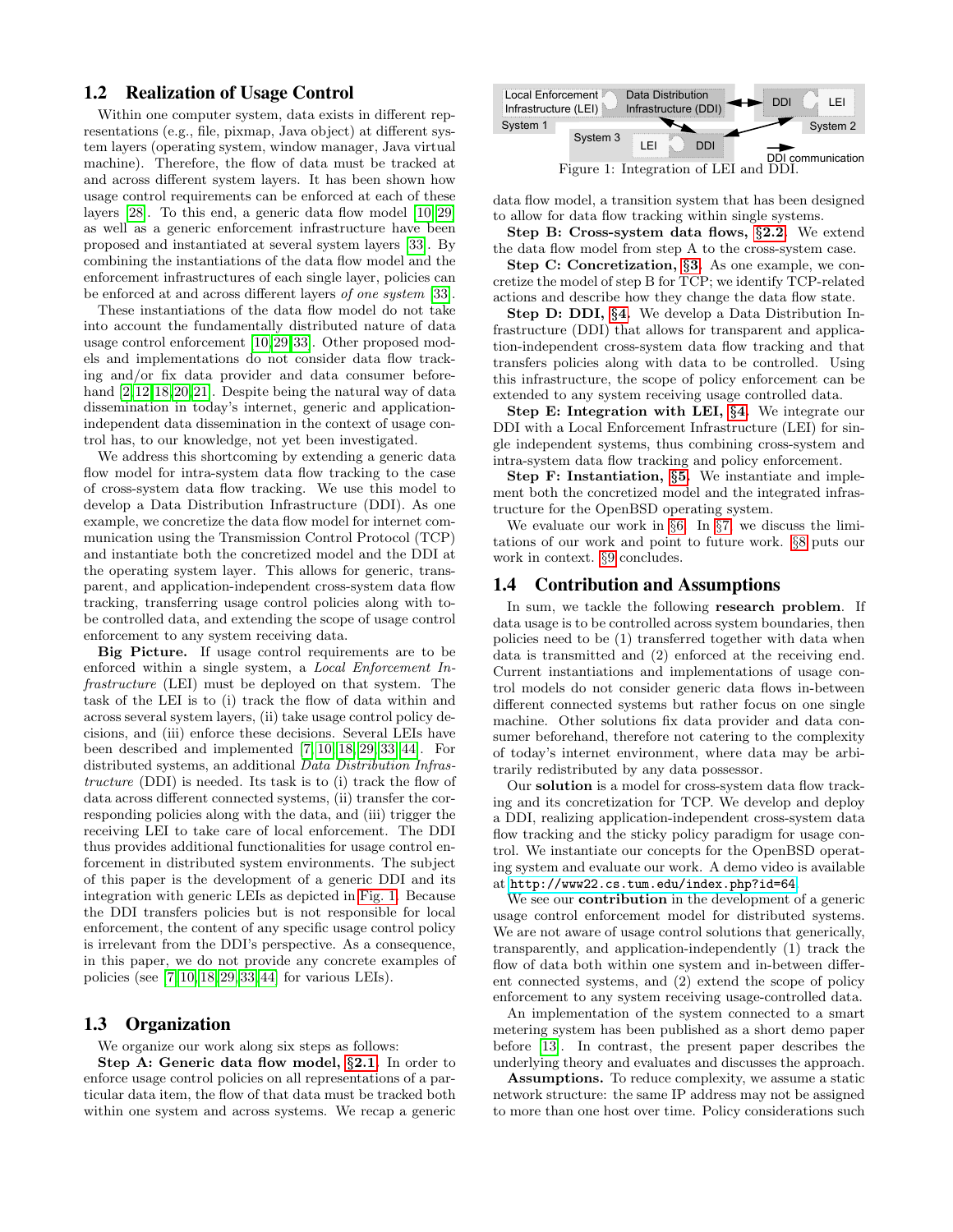as policy specification, policy translation, and policy evolution are out of the scope of this work; they are discussed in [\[17](#page-11-4)[,34,](#page-11-5)[35\]](#page-11-12). We assume an initial policy to be deployed and assume that the receiving end of a data transfer is equipped with a usage control enforcement infrastructure. Policies are assumed to be formulated in terms of system calls as described in [\[17,](#page-11-4)[33\]](#page-11-8). We discuss these assumptions in §[6-](#page-6-0)§[8.](#page-9-1)

Attacker Model. As motivated in §[1.1,](#page-0-0) we consider nonprivileged end users on both local and remote systems to be a threat w.r.t. sensitive data. Attempts to use usage controlled data without respecting the corresponding policy may be either intentional or inadvertent.

# <span id="page-2-2"></span>2. APPLICATION-INDEPENDENT CROSS-SYSTEM DATA FLOW TRACKING

To extend the scope of usage control to other systems over the network, data flow between the communicating systems must be tracked. We recap a generic data flow model in §[2.1](#page-2-0) and provide an extension in §[2.2](#page-2-1) that allows for tracking both cross-system and intra-system data flows.

#### <span id="page-2-0"></span>2.1 Generic Data Flow Model

Step A. The data flow model presented in [\[10,](#page-10-1) [29\]](#page-11-7) allows to overapproximate the existence of data item copies in a system by capturing the flow of data within this system. To this end, the distinction between abstract data (e.g., picture) and data representations (e.g., file or database entry), socalled containers, is made: containers are entities that may contain data. The data flow model is a transition system: states capture which data is stored in which container; state transitions are initiated by actions related to data flow and change the mapping between data and containers (i.e., which containers potentially contain which data).

Formally, the model is a tuple  $(D, C, F, \Sigma, \sigma_i, P, A, \varrho); D$ is the set of data items whose usage is restricted by a policy,  $C$  is the set of containers, and  $F$  is the set of identifiers that are used to identify containers.  $P \subseteq C$  are all possible principals in the system; principals may have read sensitive data (which is why they are considered a subset of  $C$ ) and they can, as opposed to other containers, invoke actions from the set of all possible actions A.  $\Sigma = (C \to \mathbb{P}(D)) \times (C \to$  $\mathbb{P}(C)$ )  $\times$  ( $P \times F \to C$ ) are all possible states of the system;  $\sigma_i$  is the initial state. A state therefore consists of three mappings: (1) A storage function  $s: C \to \mathbb{P}(D)$  capturing which data is potentially stored in which container. (2) An alias function  $l: C \to \mathbb{P}(C)$  capturing that some containers may implicitly get updated whenever other containers do: If  $c_2 \in l(c_1)$  for  $c_1, c_2 \in C$ , then any data written into  $c_1$  is immediately propagated to  $c_2$ . (3) A naming function  $f: P \times F \to C$  capturing the mapping from principal-relative identifiers to containers.  $f(p, n)$  thus returns the container that can be accessed by principal  $p \in P$  via identifier  $n \in F$ .

Actions A change the system state; these changes are described by relation  $\rho \subseteq \Sigma \times P \times A \times \Sigma$ . Additional notation for specifying state changes is needed. For any mapping  $m : S \rightarrow T$  and an element  $x \in X \subseteq S$ , define  $m[x \leftarrow expr]_{x \in X} = m'$  with  $m' : S \rightarrow T$  such that  $m'(y) = expr$  if  $y \in X$  and  $m'(y) = m(y)$  if  $y \notin X$ .

Multiple updates for disjoint sets are combined by function composition ◦. The replacements are done simultaneously and atomically; the semicolon is syntactic sugar:

$$
m[x_1 \leftarrow expr_{x_1}; \ldots; x_n \leftarrow expr_{x_n}]_{x_1 \in X_1, \ldots, x_n \in X_n} =
$$

$$
m[x_n \leftarrow expr_{x_n}]_{x_n \in X_n} \circ \ldots \circ m[x_1 \leftarrow expr_{x_1}]_{x_1 \in X_1}
$$

Function  $f^-$  returns the set of all names for a given container:  $\forall c \in C : f^{-}(c) = \{(p, n) \in P \times F \mid f(p, n) = c\}$ 

The described model was originally designed to model the flow of data within one system. In §[2.2](#page-2-1) we provide an extended model to allow for both intra-system and crosssystem data flow tracking from a global point of view.

#### <span id="page-2-1"></span>2.2 Cross-system Data Flow Tracking for IP

All major application-level protocols (e.g., HTTP, FTP, SMB, SSH, DNS) in today's internet build on the Internet Protocol (IP) which transfers data packets between internet hosts in a best-effort manner. Protocols at the transport layer bridge the gap between IP (host-to-host communication) and application-layer protocols (end-to-end application communication) by delivering the data packets addressed to a particular host to the correct process running on that host.

Step B. On the basis of the model of step A we provide a model that allows for both intra-system and cross-system data flow tracking from a global point of view. Our model supports any protocol building on IP and is applicable to all unicast internet-based communication.

Hosts. Since we investigate cross-system data flows, we need to introduce the concept of hosts. In real-world systems, multiple IP addresses may be assigned to the same host, which is why we define a host as a set of IP addresses. We consider all IP addresses to be globally unique: no IP address may be assigned to more than one host over time. Exceptionally, each host can refer to itself by using several reserved IP addresses. For IPv4, these are all IP addresses starting with "127.", while in IPv6 the single address "::1" is reserved. We refer to any of these addresses as localhost  $(10)$ . We consider lo to be a reserved value within *IPAddr* where *IPAddr* is the set of all IP addresses. The set of hosts  $H \subseteq \mathbb{P}(IPAddr \setminus \{lo\})$  is defined such that

 $\forall h_x, h_y \in H : h_x \neq \emptyset \land h_y \neq \emptyset \land (h_x \cap h_y \neq \emptyset \Rightarrow h_x = h_y)$ 

Therefore, each host  $h_z \in H$  is identified by its set of globally unique IP addresses. Note that  $\forall h_z \in H : lo \notin h_z$ . Additionally, we define Port as the set of network ports.

**Principals.** Principals  $P$  are processes. They are also containers ( $P \subseteq C$ ) because their memory is a possible location for data. Each process runs on exactly one host, while a host can run multiple processes at the same time. Each process  $p \in P$  is assigned a host-relative process ID (PID). Thus, the set of principals P is defined as  $P = H \times PID$ . Function  $h: P \to H$  returns for each process  $p \in P$  its host  $h_n \in H$ . In order to model the fact that a network communication endpoint (i.e., a network socket) bound to IP address  $lo \in IPAddr$  is only able to communicate with processes running on the same host, we define  $\forall p \in P, \forall a \in h(p) \setminus \{lo\}$ :  $scope(p, lo) = \{q \in P \mid h(p) = h(q)\}\$  and  $scope(p, a) = P$  as the set of all processes that can communicate with process  $p$  via  $p$ 's network socket that is bound to IP address  $a$ .

**Containers.** We consider both network sockets  $(C_S)$ and the runtime memory of each process (i.e., the processes themselves) as containers:  $C_S \cup P \subset C$ .

Identifiers. Network socket containers are identified by process-relative file descriptors  $e \in F_S$ , which are only valid for the process that created the socket. For network communication, processes refer to other processes' sockets using an IP address and a port. Yet, this is not sufficient to uniquely identify a socket, since a process may use the same IP address and port for different communications. For this reason, a socket is identified by the IP address and port of the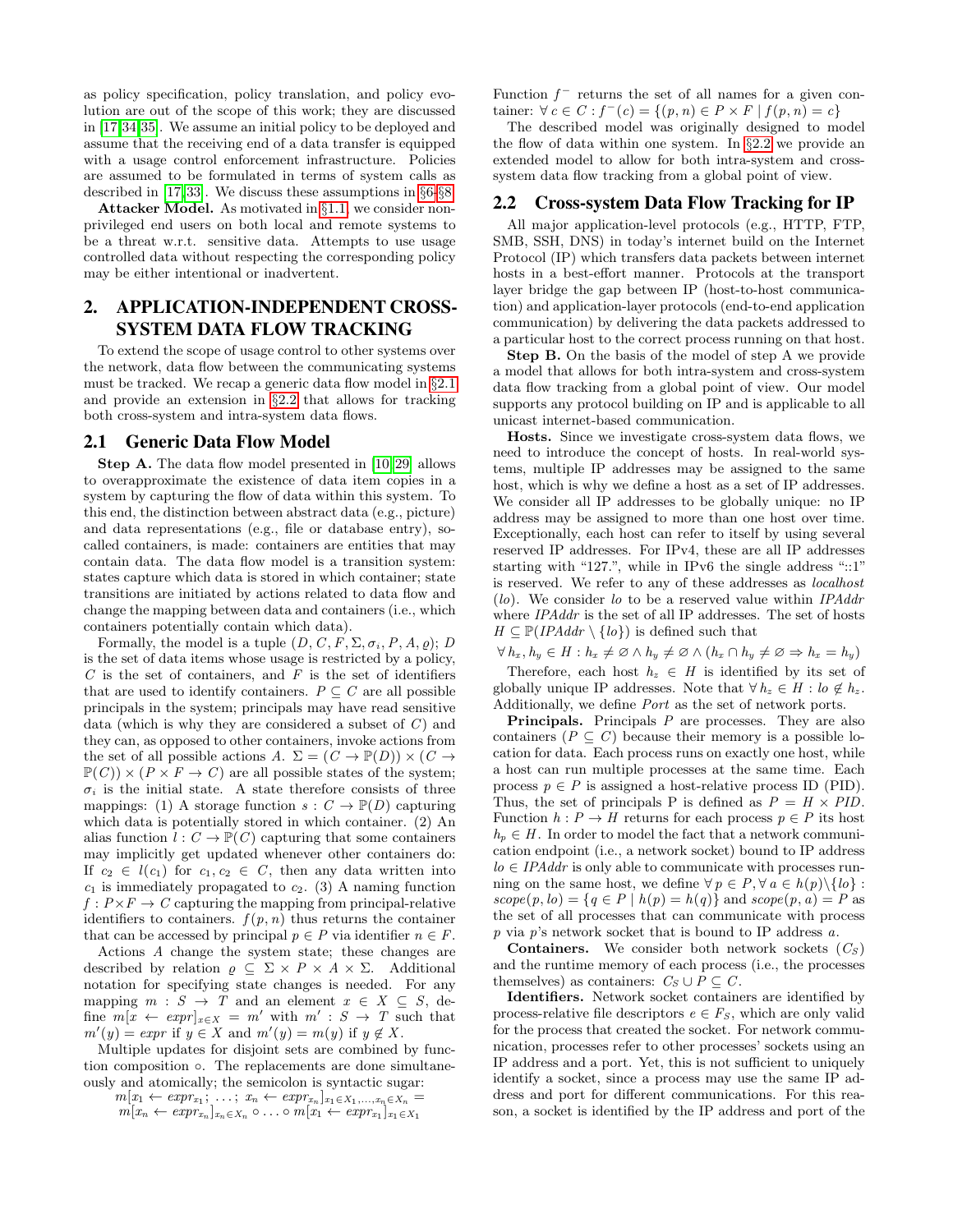caller and the IP address and port of the receiver, called local socket name and remote socket name, respectively. Note that the remote socket is not necessarily on a different machine. Hence, the set of identifiers F is  $F = F_S \cup (F_N \times F_N)$ with  $F_N = (IPAddr \times Port)$ .

Actions. We consider all system calls related to IP networking and writing to and reading from file descriptors as actions. System calls are provided by the operating system kernel and may be invoked by user-space processes to access resources, communicate, retrieve system information, and the like. Actions (system calls) are performed by principals (processes) and may change the system's data flow state as defined by  $\varrho$  (cf. §[3\)](#page-3-0).

The presented model allows for intra-system and crosssystem data flow tracking for any unicast communication method building upon IP. As one example, §[3](#page-3-0) concretizes this extended generic data flow model for TCP.G

## <span id="page-3-0"></span>3. CROSS-SYSTEM DATA FLOW TRACKING FOR TCP

Since IP does not provide means for end-to-end application communication, different protocols at the transport layer bridge the gap between IP and the corresponding application-layer protocol. The most well-known protocols at this layer are the User Datagram Protocol (UDP) and the Transmission Control Protocol (TCP). While UDP is a connectionless protocol (no dedicated connection is established between the communication partners and no delivery guarantees are provided), TCP is a connection-based protocol providing reliable data delivery. Using TCP, a client and a server process establish a full-duplex connection before exchanging data. Two network sockets exist, each allowing for sending and receiving data on one end of the connection.

We model and realize cross-system data flow tracking at the level of TCP. Before we model the protocol in detail in terms of  $\rho$  in §[3.1-](#page-3-1)§[3.3,](#page-4-1) let us provide a high-level overview of TCP-related system calls (cf. [Fig. 2\)](#page-3-2): First, both client and server create a communication endpoint, called socket, (system call socket) and bind a name, i.e. an IP address and a port, to it (bind). The server then marks its socket as passive (listen) and waits for incoming connections (accept). The client then initiates a connection to the server's passive and listening socket (connect). Once accept and connect return, the TCP communication channel has transparently been set up by the underlying operating systems. The processes may then exchange any kind of information by writing to and reading from the network sockets using a variety of system calls (e.g., write, read). Finally, the communication channel is torn down (shutdown, close, exit).

Step C. We concretize the cross-system data flow model for TCP networking at the layer of the operating system. At this layer, TCP-relevant actions are system calls [\[10,](#page-10-1) [21\]](#page-11-10). Since most application layer protocols rely on TCP, our con-

<span id="page-3-2"></span>

Figure 2: Sequence of TCP-related system calls.

cretization supports a variety of internet protocols, including web browsing, e-mail, and file transfer. In order to model the data flow according to our model (cf. §[2.2\)](#page-2-1), we need to define the transitions  $\rho$  for TCP-related system calls.

#### <span id="page-3-1"></span>3.1 Connection Establishment

socket. First, each communication partner must execute the socket system call. With parameter SOCK STREAM socket creates a new unconnected socket for connectionbased communication (i.e., TCP) on top of IP. socket returns a file descriptor  $e \in F_S$  that identifies the newly created socket container  $c \in C_S$  for the calling process  $p \in P$ :

| $\forall s \in [C \rightarrow \mathbb{P}(D)], \forall l \in [C \rightarrow \mathbb{P}(C)], \forall f \in [P \times F \rightarrow C],$ |
|---------------------------------------------------------------------------------------------------------------------------------------|
| $\forall p \in P, \forall e \in F_S, \forall c \in C_S:$                                                                              |
| $((s, l, f), p, socket(e, c), (s, l, f[(p, e) \leftarrow c])) \in \varrho.$                                                           |

bind, listen. After creating a socket, each communication partner  $p \in P$  must bind the local socket name to its socket. bind is especially important for the server process, because it will be waiting for incoming connections and its socket name must therefore be fixed and known. The server process then marks its socket as passive using system call listen. A listening socket may neither initiate connections nor be part of an actual communication channel. bind and listen do not change the data flow state.

**accept.** The server process then performs an *accept* system call on the passive and listening socket. accept does not return until an actual connection establishment request to that socket has been made. We discuss the accept response and the respective state transition shortly.

connect. The client process then initializes the actual connection establishment by issuing system call connect. Parameters are file descriptor  $e \in F_S$  of the client's socket, as well as IP address  $a_S \in \text{IPAddr}$  and port  $x_S \in \text{Port}$  of the server's listening socket. If the client's socket has not been bound explicitly before, connect does an implicit call to bind. connect returns successfully, once the connection to  $(a_S, x_S)$ has been established. Parameters  $a_c \in h(p)$  and  $x_c \in Port$ correspond to the local socket name of the client's connected socket. This information is retrievable from the operating system via e once the connection has been established:

| $\forall s \in [C \rightarrow \mathbb{P}(D)], \forall l \in [C \rightarrow \mathbb{P}(C)], \forall f \in [P \times F \rightarrow C],$ |
|---------------------------------------------------------------------------------------------------------------------------------------|
|                                                                                                                                       |
|                                                                                                                                       |
|                                                                                                                                       |
|                                                                                                                                       |
|                                                                                                                                       |

The establishment of the communication channel is modeled along with the accept response at the server's side as follows. Note that our model assumes that connect always returns before accept; we cater to this assumption in §[5.1.](#page-5-1)

**accept** (cont.). Once the server's accept returns, a new communication channel has been established by the operating systems. For this purpose, a new socket has been created and connected to the remote (client's) socket that requested the connection establishment. Output parameters of *accept* are a socket file descriptor  $e \in F_S$  referring to the newly created socket container  $c \in C_S$  and the local socket name  $(a_C, x_C) \in F_N$  of the client's connected socket.  $(a_S, x_S) \in h(p) \times Port$  refers to the local socket name that can be retrieved from the operating system via e.

Connection establishment finally is modeled by bidirectionally aliasing the server's and client's socket containers: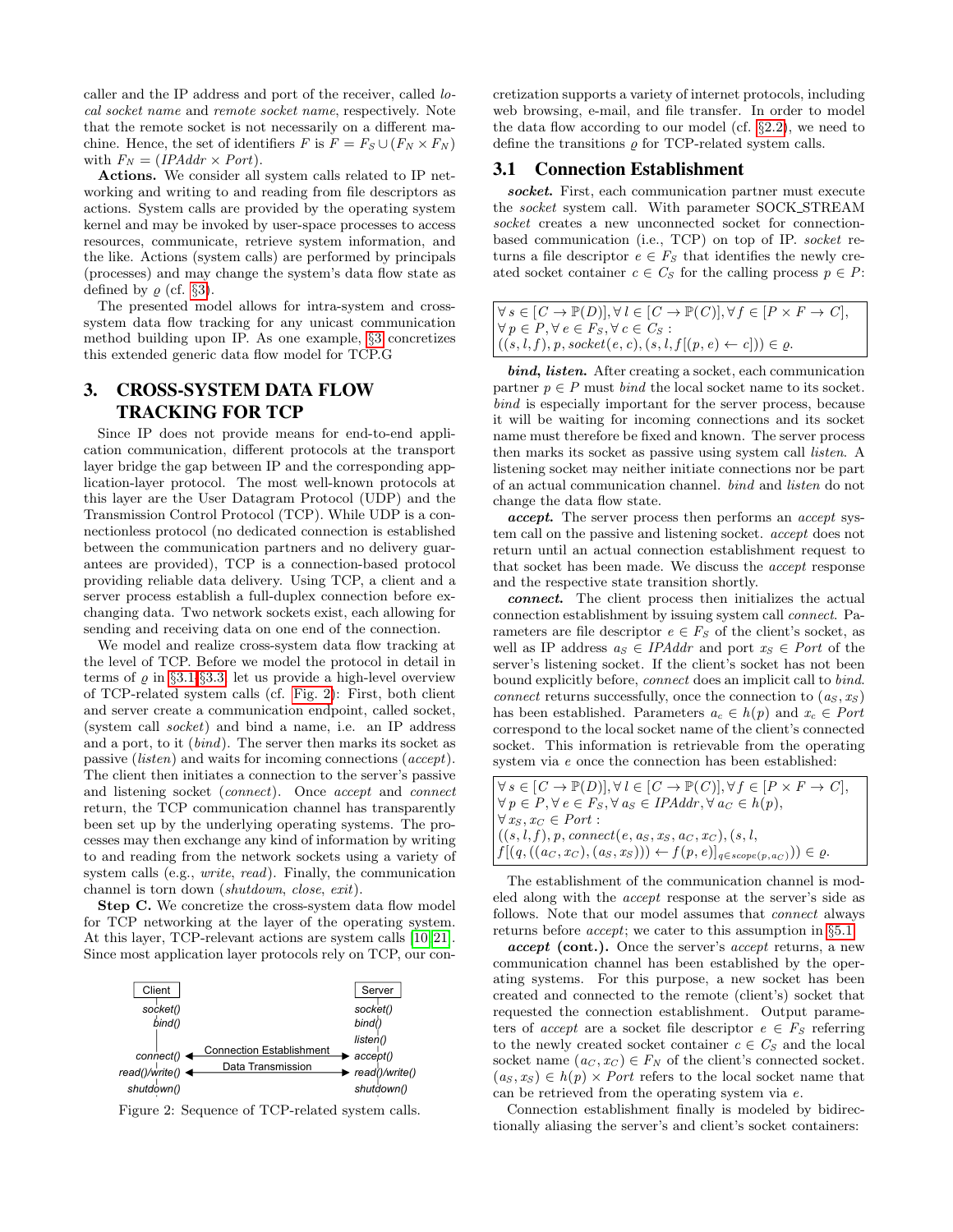<span id="page-4-3"></span>



 $\forall s \in [C \to \mathbb{P}(D)], \forall l \in [C \to \mathbb{P}(C)], \forall f \in [P \times F \to C],$  $\forall p \in P, \forall e \in F_S, \forall c \in C_S,$  $\forall a_S \in h(p), \forall a_C \in \text{IPAddr}, \forall x_S, x_C \in \text{Port}$ :  $((s, l, f), p, accept(e, a_C, x_C, a_S, x_S, c), (s,$  $l[c \leftarrow f(p, ((a_C, x_C), (a_S, x_S)))$ ;  $f(p,((a_C, x_C), (a_S, x_S))) \leftarrow c],$  $f[(p, e) \leftarrow c;$  $(q,((a_S, x_S), (a_C, x_C))) \leftarrow c|_{a \in scope(p, a_S)})) \in \varrho.$ 

#### <span id="page-4-4"></span>3.2 Data Transmission

Once the TCP connection has been established, the corresponding processes may write to and read from the communication channel. Modelling sending and receiving of data then corresponds to writing to and reading from any other file descriptor as described in [\[10\]](#page-10-1). For completeness, we cite the corresponding state changes for system calls write and read;  $l^*$  denotes the reflexive transitive closure of function  $l^{\,1}$  $l^{\,1}$  $l^{\,1}$ Other system calls for sending are sendmsg, pwritev, pwrite, writev, send, sendto; system calls for reading are recvmsg, preadv, pread, readv, recv, recvfrom. Their state transitions are analogous: when writing, (potentially) all knowledge of the process flows into the socket container and recursively into all aliased containers. When reading, (potentially) all knowledge from the socket container flows into the reading process and recursively into all aliased containers:

 $\forall s \in [C \to \mathbb{P}(D)], \forall l \in [C \to \mathbb{P}(C)], \forall f \in [P \times F \to C],$  $\forall p \in P, \forall e \in F_S:$  $((s, l, f), p, write(e), (s[t \leftarrow s(t) \cup s(p)]_{t \in l^*(f(p,e))}, l, f)) \in \varrho.$  $\forall s \in [C \to \mathbb{P}(D)], \forall l \in [C \to \mathbb{P}(C)], \forall f \in [P \times F \to C],$  $\forall p \in P, \forall e \in F_S:$  $((s, l, f), p, read(e), ($  $s[t \leftarrow s(t) \cup s(f(p, e))]_{t \in l^*(p)}, l, f) \in \varrho.$ 

## <span id="page-4-1"></span>3.3 Connection Teardown

After data transmission the connection is shut down. System calls shutdown, close, and exit cause a (potentially partial) connection teardown.

shutdown. Using the shutdown system call, process  $p \in$ P may shut down all or part of the connection constituted by the socket identified by file descriptor  $e \in F_S$ . Parameter SHUT RD disallows further receptions, SHUT WR disallows further transmission, and SHUT RDWR forbids further receptions and transmissions. In terms of the data flow model, this has the following implications: In case of SHUT RD, the socket container is emptied and all aliases to it are deleted. In case of SHUT WR, all aliases from the socket container are deleted. In case of SHUT\_RDWR, the socket container is emptied and all aliases to and from it are deleted; additionally, all its identifiers of type  $F_N \times F_N$ are deleted. We use the reserved value  $nil \in C$  to refer to non-existing containers.

 $\forall \, s \in [C \to \mathbb{P}(D)], \forall \, l \in [C \to \mathbb{P}(C)], \forall f \in [P \times F \to C],$  $\forall p \in P, \forall e \in F_S:$  $((s, l, f), p, shutdown(e, SHUT_RD), (s[f(p, e), \infty]),$  $l[c \leftarrow l(c) \setminus \{f(p, e)\}\]_{c \in C}, f) \in \varrho.$ 

 $\forall s \in [C \to \mathbb{P}(D)], \forall l \in [C \to \mathbb{P}(C)], \forall f \in [P \times F \to C],$  $\forall p \in P, \forall e \in F_S:$  $((s, l, f), p, shutdown(e, SHUT_WR)), (s,$  $l[f(p, e) \leftarrow \varnothing], f) \in \varrho.$ 

 $\forall s \in [C \to \mathbb{P}(D)], \forall l \in [C \to \mathbb{P}(C)], \forall f \in [P \times F \to C],$  $\forall p \in P, \forall e \in F_S$ :  $((s, l, f), p, shutdown(e, SHUT\_RDWR), (s[f(p, e) \leftarrow \emptyset],$  $l[f(p, e) \leftarrow \emptyset; c \leftarrow l(c) \setminus \{f(p, e)\}\}_{c \in C},$  $f[x \leftarrow nil]_{x \in \{(q,n)\in f^-(f(p,e)) | n \in F_N \times F_N\}}) \in \varrho.$ 

close, exit. Process  $p \in P$  may close a file descriptor  $e \in F_S$  using system call *close*. The behaviour of *close* is modeled as described in [\[10\]](#page-10-1) by mapping identifier  $(p, e)$  to nil. Yet, if  $(p, e)$  is the last remaining file descriptor for socket  $c = f(p, e)$  (i.e.,  $P \times F_S \cap f^-(f(p, e)) = \{(p, e)\}\)$ , the connection is implicitly shut down by the operating system. In this case, we model an implicit shutdown with parameter SHUT\_RDWR. When a process exits (system call *exit*), all of its file descriptors and TCP connections are closed alike.

We have concretized the cross-system data flow model by defining transition relation  $\rho$  for TCP-related system calls. It enables us to know which data is—due to over-approximations induced by the semantics of the write system call: potentially—stored on which system whenever data has been transferred via TCP. In §[4](#page-4-0) we develop a usage control enforcement infrastructure; §[5](#page-5-0) will show how this technical infrastructure uses the presented cross-system data flow model.

# <span id="page-4-0"></span>4. A DISTRIBUTED ENFORCEMENT INFRASTRUCTURE

Step D. In order to practically extend the scope of usage control enforcement to the system that receives usagecontrolled data, we develop a Data Distribution Infrastructure (DDI, Fig. [3\)](#page-4-3) to (1) track cross-system data flows as modeled in  $\S 2.2$  $\S 2.2$  and  $\S 3$ ,  $(2)$  transfer policies along with the to-be controlled data, and (3) deploy the policy at the receiving end where the respective local enforcement infrastructure is responsible for its local enforcement. The main components are a distribution-enhanced Policy Information Point (PIP), which implements  $\rho$  as defined in §[3,](#page-3-0) and a

<span id="page-4-2"></span><sup>&</sup>lt;sup>1</sup>∀  $a \in C: l^*(a)$  is the smallest set satisfying

 $l^*(a) = \{a\} \cup \{b \in C \mid b \in l(a) \vee (\exists c \in \check{l}(a) \land b \in l^*(c))\}.$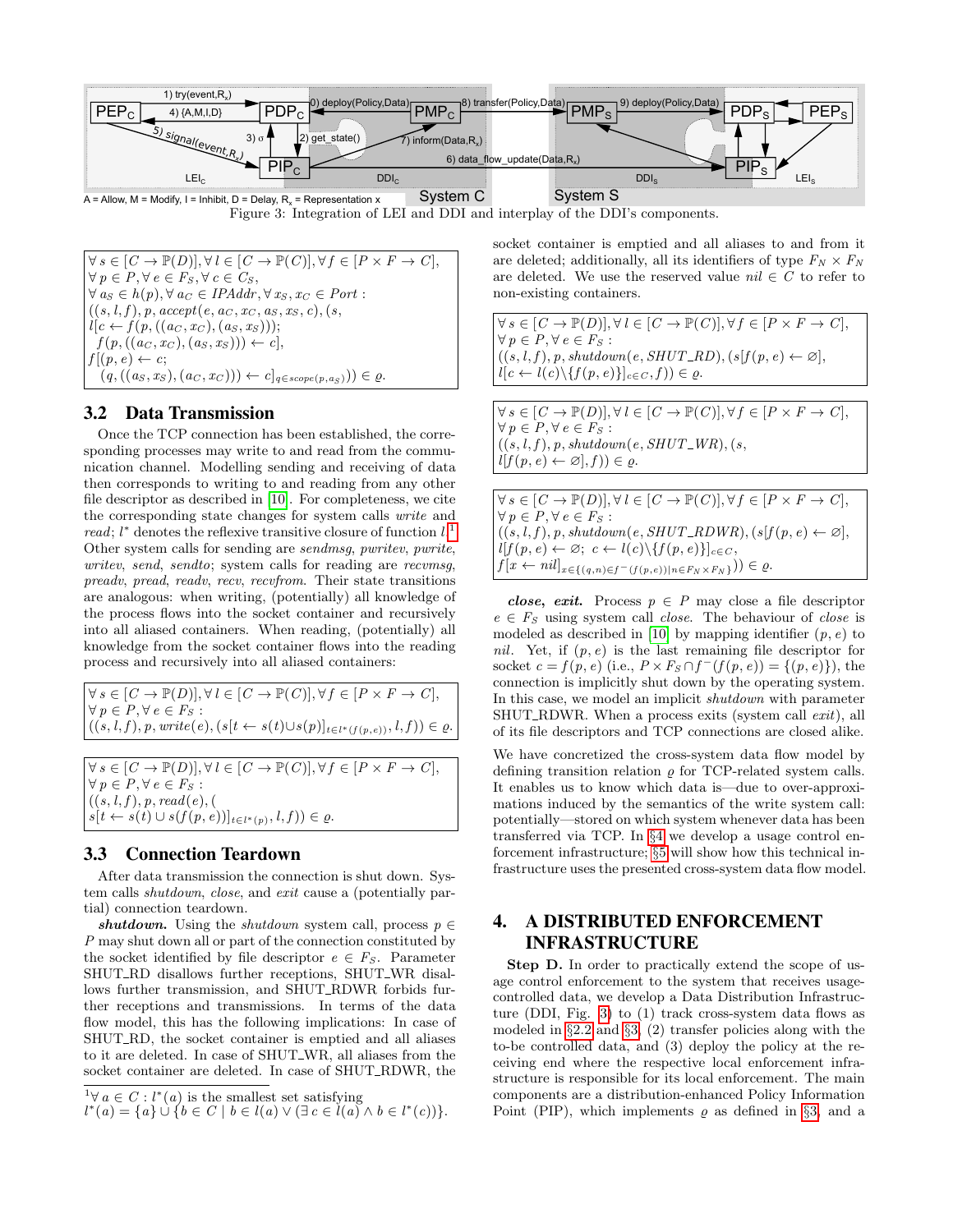<span id="page-5-2"></span>

Figure 4: Connection establishment according to §[3.1](#page-3-1) and §[5.1.](#page-5-1)

Policy Management Point (PMP). The infrastructure is distributed in that its components must be deployed on any system that is expected to enforce usage control policies. Each PIP holds the data flow state of the system on which it is deployed. The PMP manages all usage control policies for data entering, leaving, and residing in the system on which it is deployed. Both the PIP and the PMP are able to communicate with their respective counterparts on other systems. Thus they allow for the exchange of information regarding cross-system data flows and usage policies when data flows between systems take place. We provide more details of our infrastructure when presenting its instantiation in §[5.](#page-5-0) At this point we assume that the receiving system has the necessary infrastructure in place; this is discussed in §[6.](#page-6-0)

Step E. We integrate the DDI into a Local Enforcement Infrastructure (LEI) for single independent systems [\[10,](#page-10-1) [33\]](#page-11-8). The main components of the latter are a Policy Enforcement Point (PEP), a Policy Decision Point (PDP), and a local Policy Information Point (PIP). [Fig. 3](#page-4-3) shows an instantiation of the integrated infrastructure for two operating system instances, C and S.

Initially, the PMP of system C deploys a usage control policy [\(Fig. 3,](#page-4-3) step 0) for some specified data. From this point onward, the LEI monitors the corresponding data, tracks its local copies—including any derivations even after operations such as compression or encryption—, and enforces the policy upon every usage of that data as follows: The PEP is tailored to one system layer (in our case the operating system); its task is to intercept attempted and actual events within this layer (system calls). The PEP temporarily blocks the execution of these events and signals them to the PDP (step 1). The PDP decides for each event whether it conforms to the deployed usage control policy. In order to take this decision, the PDP queries the PIP for additional information about the data flow state (steps 2,3) and then decides, on the grounds of this information and the usage control policy, whether to allow, inhibit, delay, or modify the event in question [\[31\]](#page-11-13). The PDP returns the decision to the PEP (step 4) which enforces it. If an actual event happened, the PEP signals the event to the PIP (step 5) that then updates the system's data flow state accordingly. [\[10\]](#page-10-1) describes how the state evolves for intra-system data flow system calls and thus also how any modifications to the data are tracked.

If a TCP-related system call happens on system C (analogous for system S), it is intercepted and evaluated by the components of  $LEI_{C}$  (PEP<sub>C</sub>, PDP<sub>C</sub>). The PIP<sub>C</sub> component of DDI<sub>C</sub>, which implements the transition relation  $\rho$ described in §[3,](#page-3-0) then communicates the fact that the system call happened as well as the relevant parameters to PIP<sup>S</sup> (step 6), thus realizing cross-system data flow tracking.

Upon data transmission,  $PIP_C$  additionally informs  $PMP_C$ (step 7).  $PMP_C$  then transfers the respective usage control policies to PMP<sup>S</sup> (step 8), thereby realizing the sticky policy paradigm. PMP<sup>S</sup> eventually deploys the policy on system S (step 9). Details for steps 6 through 9 are provided in §[5.](#page-5-0)

#### <span id="page-5-0"></span>5. INSTANTIATION

Step F. To show the usefulness of our approach, we instantiate the concretized cross-system data flow model (§[3\)](#page-3-0) and the integrated enforcement infrastructure (§[4\)](#page-4-0) for the OpenBSD operating system. As explained in §[4,](#page-4-0) all usage control enforcement components are deployed on each operating system instance. While the PEP must be deployed locally, this is not inevitable for PDP, PIP, and PMP. However, deploying PDP and PIP remotely would lead to communication overhead and thus to higher system response times and lower performance. This is because system calls happen frequently and usage control decisions must be taken for each. Hence, we chose to deploy all components locally. PIPs keep the data flow state of their local system. The work presented here extends the knowledge of local PIPs with information about data that has been communicated to or from other PIPs. The product of the storage, alias, and naming functions (cf. §[2.1\)](#page-2-0) of all PIPs corresponds to the system's global data flow state.

Systrace [\[36\]](#page-11-14) has been used to implement the PEP; it allows to intercept, observe, modify, and prohibit system calls both before and after their execution by the kernel. Using systrace, no modifications to the operating system itself are needed; details are provided in [\[10,](#page-10-1) [36\]](#page-11-14). While LEIs at the operating system layer have been built before [\[7,](#page-10-4) [10,](#page-10-1) [44\]](#page-11-11), our DDI implementation complements this work for TCP-based data flows and policy enforcement on multiple machines. We will now look into the crucial parts of the implementation.

#### <span id="page-5-1"></span>5.1 Connection Establishment

If two communicating processes,  $p_S$  and  $p_C$  (server and client), run on the same host, the local PIP tracks the data flow through the local TCP connection. In contrast, if  $p_S$ and  $p_C$  run on two different hosts (cf. [Fig. 4\)](#page-5-2), the PIPs of the two DDIs must communicate the fact of connection establishment. As soon as the TCP communication channel has been set up by the underlying operating systems, both the server's accept and the client's connect return and are intercepted by the corresponding PEPs. On the server side,  $PEP<sub>S</sub>$  then asks  $OS<sub>S</sub>$  for the assigned local socket name  $(a_s, x_s)$  and notifies PIP<sub>S</sub> that the event happened. PIP<sub>S</sub> then creates a new socket container  $c$  and assigns the corresponding identifiers as described in §[3.1](#page-3-1) by updating naming function f. PIPs then communicates the socket's ID  $(c)$ ,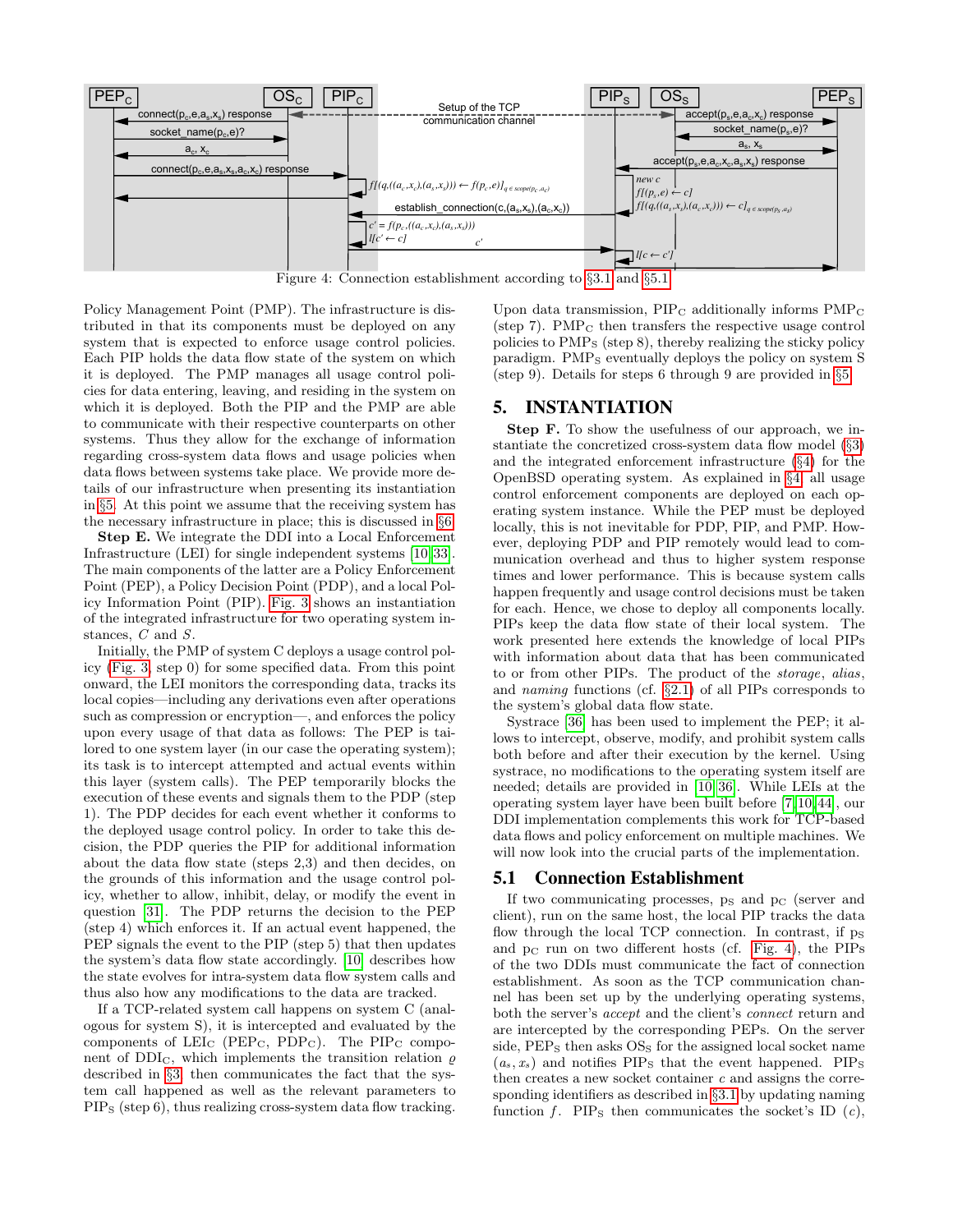<span id="page-6-2"></span>

Figure 5: Data transmission according to §[3.2](#page-4-4) and §[5.2.](#page-6-1)

its local socket name  $(a_s, x_s)$ , and its remote socket name  $(a_c, x_c)$  to PIP<sub>C</sub>. If this remote procedure call (*establish\_con* $nection()$  is about to be handled by  $\text{PIP}_C$  before the corresponding client's connect response, it is put on hold until the client's connect returned. Similarly, upon return of the client's *connect*,  $PEP_C$  asks  $OS_C$  for the assigned local socket name  $(a_c, x_c)$  and notifies PIP<sub>C</sub>, which then assigns the corresponding identifiers according to §[3.1](#page-3-1) by updating naming function  $f$ . From the information sent by  $PIP<sub>S</sub>$ , PIP<sub>C</sub> can then identify the client's socket container  $(c')$  and create the alias to the server's socket container  $(c)$  by updating the alias function l as described in  $\S 3.1$ . PIP<sub>C</sub> replies to  $PIP<sub>S</sub>$  with the ID of the client socket container  $(c')$  and PIP<sub>S</sub> then creates the second alias from  $c$  to  $c'$ .

## <span id="page-6-1"></span>5.2 Data Transmission

After connection establishment,  $p_S$  and  $p_C$  may cause cross-system data flows by writing to the TCP channel. If  $p_C$ (analogous for  $p<sub>S</sub>$ ) executes sytem call write (or any equivalent, cf. §[3.2\)](#page-4-4) on a file descriptor referring to a TCP channel to ps, PIP<sub>C</sub> and PIP<sub>S</sub> realize cross-system data flow tracking, while PMP<sup>C</sup> and PMP<sup>S</sup> implement the sticky policy paradigm as follows (cf. [Fig. 3](#page-4-3) steps 6-9 and Fig.  $5)^2$  $5)^2$ :

When  $p<sub>C</sub>$ 's *write* is intercepted and temporarily blocked by  $PEP_C$ ,  $PIP_C$  is informed and updates its storage function s according to  $\S 3.2$ . PIP<sub>C</sub> then performs a call to PIP<sub>S</sub> conveying the information that the set of abstract data items  $D_{p_c}$  (i.e., all data read by pc) is going to be transmitted to the aliased socket container c  $(data_flow\_update()$ . PIP<sub>S</sub> therefore updates its storage function  $s$  according to  $\S 3.2$ . PIP<sub>C</sub> then informs PMP<sub>C</sub> about the transmission of  $D_{p_c}$  to socket container  $c \, (inform())$ , and PMP<sub>C</sub> performs a call to  $PMP_S$ , transferring the set of usage control policies  $P_{p_c}$  that apply to any of the data items in  $D_{p_c}$  (*transfer*()). PMP<sub>S</sub> then deploys the policies on system S. On success,  $p<sub>C</sub>$ 's write is unblocked and the actual data transfer succeeds. While they are conceptually different, our implementation bundles the two remote procedure calls  $(data_flow\_update),$  $transfer()$  for performance reasons.

As soon as  $p<sub>S</sub>$  reads from the aliased socket container  $c$ , PDP<sup>S</sup> and PIP<sup>S</sup> are already aware of the cross-system data flow and the corresponding policies, therefore extending usage control to system S. Note that  $PIP<sub>C</sub>$ 's data flow state may change in-between two *write* system calls of  $p_C$  (e.g., if  $p<sub>C</sub>$  reads additional data). In this case the remote communication (i.e.,  $data\_flow\_update()$ ,  $transfer()$ ) needs to be repeated upon the next write system call.

#### 5.3 Connection Teardown

If a TCP connection between two processes on different hosts is torn down, this fact is communicated between the corresponding PIPs; parameters are the connection's identifiers (local socket name and remote socket name) and the type of connection teardown. Each PIP is then responsible for updating its state according to §[3.3.](#page-4-1)

Note. By its very nature TCP communication is limited to two communication partners. Thus all considerations in §[3-](#page-3-0) §[5](#page-5-0) are limited to a client and a server system. For distributed scenarios with a larger number of systems our infrastructure and its features apply transitively.

# <span id="page-6-0"></span>6. EVALUATION

## 6.1 Provided Guarantees

If the presented integrated infrastructure (LEI and DDI) is in place and not tampered with, the CEO (cf. §[1.1\)](#page-0-0) can now be sure that all copies and derivations of business reports are accompanied with the usage control policy he specified (duty of the DDI), and that employees can use the business reports only in accordance with the policy (duty of the LEI). As described in §[2-](#page-2-2)§[5,](#page-5-0) the CEO's policy is always transferred along with the business reports and enforced on any receiving system—as long as TCP is used as the transport layer. Via intra-system and cross-system data flow tracking at the level of system calls, all copies and derivations of the business reports are detected and protected on both local and remote systems. While our DDI realizes cross-system data flow tracking and the sticky policy paradigm, the LEI is responsible for intra-system data flow tracking, policy decisions and policy enforcement.

Assume that the CEO has defined a weaker policy that permits Alice to share business reports with the PR department after blackening certain parts of the report. Our system would make sure that if Alice sends the report to Charlie, (1) Alice's LEI blackens the corresponding parts and (2) Alice's DDI would send the policy along with the modified report to Charlie. Charlie's usage control infrastructure would work identically. A further recipient outside of the company would then get the report from Charlie only after blackening further details. Different semantics of this kind of requirements are discussed in [\[35\]](#page-11-12). In other words, using our system, enforcement of usage control requirements is not restricted to the initial data provider and the initial data consumer, but rather to all (transitive) consumers of a data item, as long as they are equipped with LEI and DDI.

We obviously assume that the receiving system has the necessary distributed usage control infrastructure in place.

<span id="page-6-3"></span><sup>&</sup>lt;sup>2</sup>We assume that PDP<sub>C</sub> decided to allow the *write*; otherwise no cross-system data flow (tracking) would happen.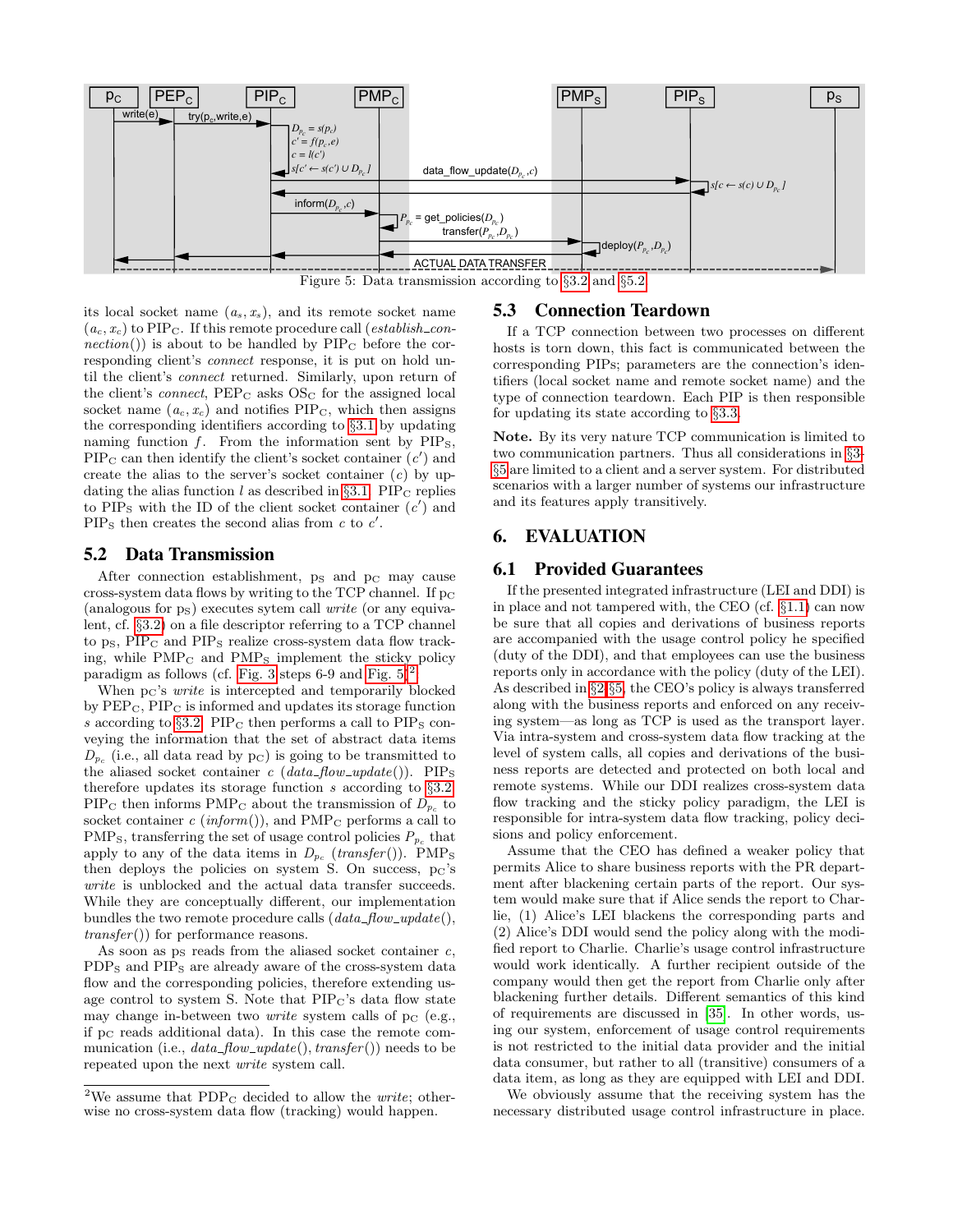Our current instantiation gives some kind of weak assurance for this fact by (1) detecting whether usage controlled data is transmitted to another system and (2) disallowing the data transfer if the receiving system does not follow the infrastructure's protocol. We are aware that this only constitutes an interim solution while more sophisticated solutions are being developed, since attackers could easily circumvent such a solution (cf. §[6.2\)](#page-7-0).

Considering the increasing amount of sensitive digital information in various environments (e.g., businesses, governmental institutions, car to car communication, smart meters, cyber-physical systems) as well as the increasing number of embedded and integrated devices (e.g., phones, tablets, cars, smart meters), we are convinced that within (semi-)closed environments such usage control solutions can and will become reality. For this, users must not have administrative privileges on their computing devices and there must not be means to modify underlying hard- and software. In contrast, in completely open environments it is unclear whether such technologies can become reality, since trusted computing technologies would be needed to assure the existence of a usage control infrastructure on a remote machine.

#### <span id="page-7-0"></span>6.2 Attack Vectors

While we are aware that a security analysis cannot be exhausting, the purpose of this section is to understand the attack surface and vulnerabilities in our work. We consider two attacker models: non-privileged end users (root users cannot be controlled but only observed [\[25\]](#page-11-15)) and a man-inthe-middle between the two communicating systems. Goals of the attackers (w.r.t. usage control in general and our infrastructure in particular) may be to (1) use usage-controlled data without respecting the applicable policies or (2) render the usage control infrastructure useless or unusable.

Assumptions. Since our work focuses on the distributed aspect of usage control, we assume that usage control policies are enforced once they have been deployed locally. By tackling usage control at the operating system layer, we must assume that the operating system and the underlying hardware are not vulnerable and that the user does not have root privileges, since a root user could easily switch off the usage control infrastructure. The latter assumption could be avoided by exploiting trusted computing technologies to assure that the usage control infrastructure, the operating system, as well as underlying hardware are in a proper state and that they cannot be modified in an unwanted way (i.e. by disabling the enforcement infrastructure), cf. §[8.](#page-9-1)

Non-TCP Communication. Since our implementation investigates usage control at the TCP-layer, data could unrestrictedly be redistributed using other transport layer protocols, e.g. by tunneling TCP via UDP [\[23\]](#page-11-16) or by redistributing data via non-TCP application-layer protocols such as DNS. Additionally, users can share usage controlled data using protocols such as USB or Bluetooth. These attacks can be addressed by disallowing any non-TCP data flows. Since this is unlikely to be accepted in real world scenarios, usage control must be extended to support these protocols. Our model for cross-system data flow tracking has been developed for unicast communication using the Internet Protocol (IP); in this paper TCP serves as just one example.

Portable media. In general, users have the possibility to save usage controlled data to portable media, physically removable hard disks, or the like. Such attacks can be prevented by inhibiting all attempts to save usage-controlled data to portable media or by mediating all corresponding actions through encryption tools such as TrueCrypt [\[42\]](#page-11-17).

Fool Infrastructure. If data is sent, the DDIs of the communicating systems exchange information about crosssystem data flows and usage control policies. A malicious user could set up fake usage control components, particularly the distributed parts of PIP and PMP, pretending to have an enforcement infrastructure in place. An honest infrastructure will then be fooled into thinking that the remote enforcement infrastructure is in place while it actually isn't. The malicious user would then receive usage controlled data without having an enforcement infrastructure in place. Certificates cannot eliminate this attack but introduce means for liability. Trusted computing technologies would be needed to defend against such attacks, cf. §[8.](#page-9-1)

Man-in-the-Middle (MitM) Attack. A MitM attack can be performed both on the actual data transfer and on the DDI's communication.

Considering the actual data transfer, a MitM could sniff or modify the usage controlled data, and hence use the sniffed data without having a usage control infrastructure in place. Means to protect the data transfer exist, e.g. TLS [\[6\]](#page-10-7), IPSec [\[14\]](#page-11-18), tcpcrypt [\[3\]](#page-10-8). While TLS is commonly used for securitycritical internet applications, it comes with the drawback that it must be supported by both the application-layer protocol and the corresponding applications. For non-TLS applications, tcpcrypt and IPSec can be integrated, since they are transparent to the application layer while providing similar guarantees in terms of confidentiality.

A MitM could also attack the DDI's communication by (1) inserting, dropping, or changing usage control policies or information regarding cross-system data flow (e.g., dropping messages between the PIPs) or by (2) changing the mapping between policies and data. Similarly, techniques like IPSec or tcpcrypt may be used to transparently secure this communication without interference with our infrastructure.

(Distributed) Denial-of-Service ((D)DoS) Attack. (D)DoS attacks may be mounted both by the local user and by a remote user by causing high amounts of system calls. While a local user could mount such an attack by issuing any kind of system calls, a remote user could do so by sending (potentially from different sources) messages to open ports that then result in system calls for the corresponding process. Such attacks may lead to high system response times and in the worst case render the usage controlled system unusable. Since in this case no data usage is possible at all (all system calls are handled sequentially by the same PEP), soundness of the infrastructure (i.e., no non-controlled usage of data) is not compromised by such an attack. Of course, availability of data can then no longer be guaranteed.

## 6.3 Performance

Influencing Factors. Hardware as well as system and network load will impact measurement results; in our case network interfaces and bandwidth are particularly important. The amount of system calls plays a significant role, since we intercept the security-relevant ones and take usage control decisions at each. This amount is given by the applications used for performance measurements, i.e. client and server process. Another influencing factor is the time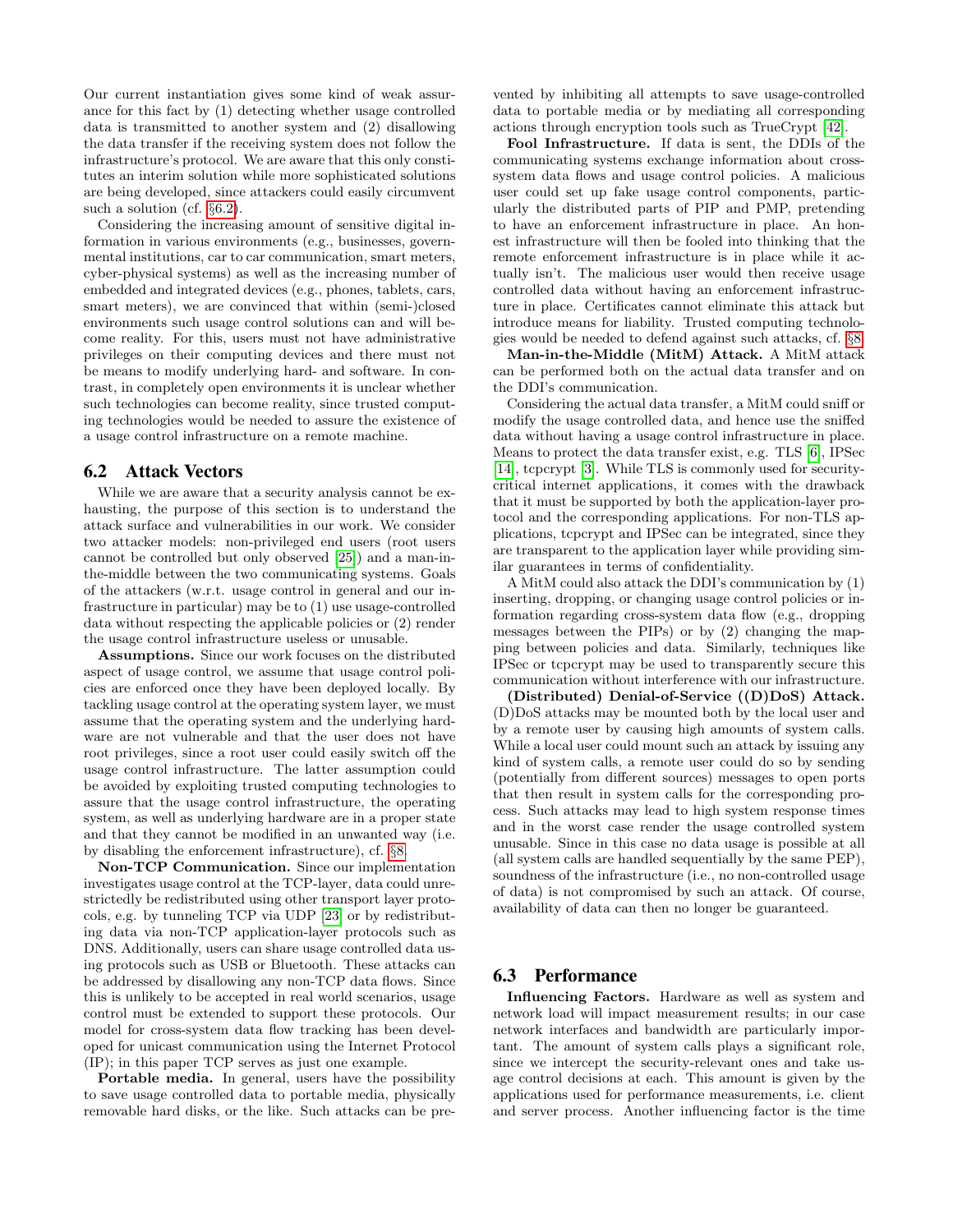<span id="page-8-2"></span>

needed for policy evaluation, which heavily depends on the complexity of the policies that must be evaluated<sup>[3](#page-8-0)</sup>.

Test Setup. For testing the performance of cross-system data flow tracking, policy transfer, and policy deployment (being the crucial parts of the presented DDI), we transferred files of sizes 100KB, 4MB, and 128MB between a client process and a server process using HTTP and FTP two of the most popular protocols for transferring data on today's internet. Both server and client run the integrated infrastructure consisting of (1) systrace for intercepting system calls, (2) a LEI for intra-system data flow tracking and policy enforcement  $(\S4, \text{step E}, [10])$  $(\S4, \text{step E}, [10])$  $(\S4, \text{step E}, [10])$  $(\S4, \text{step E}, [10])$  $(\S4, \text{step E}, [10])$ , and  $(3)$  our DDI as instantiated in §[5.](#page-5-0)

We ran our tests on two dedicated computers<sup>[4](#page-8-1)</sup> that were linked via a 100Mbit switch. No services other than the enforcement infrastructure and the applications needed for testing run on the machines. For file transfers via HTTP and FTP we used Apache 2.2.15 and vsftpd 2.3.2 as server, respectively. In both cases wget 1.12 was used as client application. The time of data transfer was measured by invoking wget with the time command. Each test was repeated ten times; the observed standard deviation was negligible.

Since policy evaluations in the PDP are not subject of this paper, we deployed a policy that constantly evaluated to allow. Also, our evaluation does not focus on other overhead introduced by the LEI, since the overhead of such infrastructures has been discussed before [\[7,](#page-10-4) [10,](#page-10-1) [44\]](#page-11-11).

Results. [Fig. 6](#page-8-2) and [Table 1](#page-8-3) show the results of our performance evaluation. The overhead stems from (1) systrace  $(\blacksquare)$ , (2) the LEI for tracking intra-system flows at the level of the operating system  $(\blacksquare)$ , and (3) the overhead induced by this paper's DDI in the best case  $(\blacksquare)$  and in the worst case (the induced overhead being the sum of  $\blacksquare$  and  $\blacksquare$ : $\blacksquare$ ).

<span id="page-8-3"></span>

| Time for                                  | native | systrace | LEI    |        | DDI best DDI worst |
|-------------------------------------------|--------|----------|--------|--------|--------------------|
| file transfer                             |        |          |        | case   | case               |
| in seconds                                | П      | I.       | Z      |        | N                  |
| $100\overline{\mathrm{KB}}$<br><b>FTP</b> | 0.017  | 0.084    | 0.148  | 0.215  | 0.240              |
| <b>HTTP</b><br>100KB                      | 0.014  | 0.043    | 0.105  | 0.120  | 0.145              |
| 4MB<br><b>FTP</b>                         | 0.369  | 0.397    | 0.499  | 0.597  | 0.800              |
| 4MB<br><b>HTTP</b>                        | 0.365  | 0.402    | 0.474  | 0.560  | 2.153              |
| 128MB<br>FTP                              | 11.454 | 11.601   | 12.672 | 13.063 | 18.987             |
| 128MB<br><b>HTTP</b>                      | 11.463 | 11.602   | 12.426 | 14.394 | 64.816             |

Table 1: Detailed performance measurement results.

We differentiate the overhead of the DDI in a best case and a worst case scenario for the following reason: As described in §[5.2,](#page-6-1) it may happen that the data flow state changes

<span id="page-8-4"></span>

| number of                                                | FTP Server: vsftpd |      |       | HTTP Server: Apache |      |             |  |  |
|----------------------------------------------------------|--------------------|------|-------|---------------------|------|-------------|--|--|
| syscalls                                                 | 100KB              | 4MB  | 128MB | 100KB               |      | 4MB   128MB |  |  |
| write()                                                  | 43                 | 139  | 4107  | 22                  | 996  | 32740       |  |  |
| total                                                    | 148                | 358  | 8294  | 52                  | 1523 | 49139       |  |  |
| performance overhead factor w.r.t. native execution      |                    |      |       |                     |      |             |  |  |
| best case                                                | 11.66              | 0.61 | 0.14  | 7.29                | 0.53 | 0.25        |  |  |
| worst case                                               | 13.15              | 1.16 | 0.65  | 9.01                | 4.90 | 4.65        |  |  |
| Table 2: Number of system calls and performance overhead |                    |      |       |                     |      |             |  |  |
| for transferring files in OpenBSD 4.9.                   |                    |      |       |                     |      |             |  |  |

in-between two write system calls, e.g. if the corresponding process reads additional sensitive data. In this case the communication between the remote PIPs and PMPs must be repeated in order to update the data flow state of the receiving system and to transfer policies that have not been transferred before. In the worst case this communication must be repeated upon every write, while in the best case the PMPs and PIPs must communicate upon the initial write only.

In the best case the accumulated overhead induced by the integrated infrastructure ranges from a factor of 0.14 to 11.66 w.r.t. native execution  $(\Box)$  (cf. [Table 2\)](#page-8-4). For transferring small files (100KB), we observe that the accumulated overhead is higher for FTP than for HTTP. This is because FTP operates on two TCP channels, a data channel and a control channel, and our DDI monitors both. Operating on two TCP channels also results in vsftpd issuing much more system calls for transferring the same file of 100KB than Apache (cf. [Table 2\)](#page-8-4). On the other hand, we observe that for the 128MB test case, the overhead induced by our DDI is higher for HTTP than for FTP. There are two reasons for this: First, the overhead for establishing and monitoring the FTP control channel is negligible for larger files. Second, Apache issues eight times more write system calls than vsftpd for transferring the same file (cf. [Table 2\)](#page-8-4). Since the DDI has to re-evaluate the data flow state upon every write in order to decide whether the PIPs and PMPs need to communicate, this leads to a higher overhead for HTTP.

In the worst case, the accumulated overhead ranges between factors of 0.65 to 13.15 w.r.t. native execution (cf. [Table 2\)](#page-8-4). Since in this case the PMPs and PIPs must communicate upon every *write*, the amount of *write* system calls determines the induced overhead. Again, since Apache issues much more write system calls for transferring large files, the accumulated worst case overhead is higher for HTTP.

In sum, large parts of the performance overhead induced by our infrastructure depends on the amount of system calls issued by the server process. For this reason, the performance overhead depends on the implementation of a protocol rather than the protocol itself. Also, we observed that the performance overhead is smaller when transferring larger files (cf. [Table 2\)](#page-8-4). Reasons for this are the bootstrapping process of the file transfer, which has smaller performance impact for large files, as well as the one-time policy transfer and data flow tracking in our best case scenario.

While we did not take into account other protocols or other implementations of HTTP/FTP, we are confident that our measurement results are close to best and worse case scenarios for other protocols and implementations as well. We base our confidence on two facts: First, the internal handling of buffers and system calls of vsftpd and Apache is quite different: While vsftpd operates with little write system calls on large buffers (4107 writes for 128MB), Apache operates with many *writes* on small buffers (32740 *writes* for 128MB). Second, HTTP and FTP are quite different from a techni-

<span id="page-8-1"></span><span id="page-8-0"></span><sup>3</sup>These are all policies referring to some data being stored in some container being a parameter of the system call.  ${}^{4}$ Each Athlon 64 X2 3800+, 4GB RAM, Gigabyte GA-K8NF-9 mainboard, Gigabit LAN; clean OpenBSD 4.9.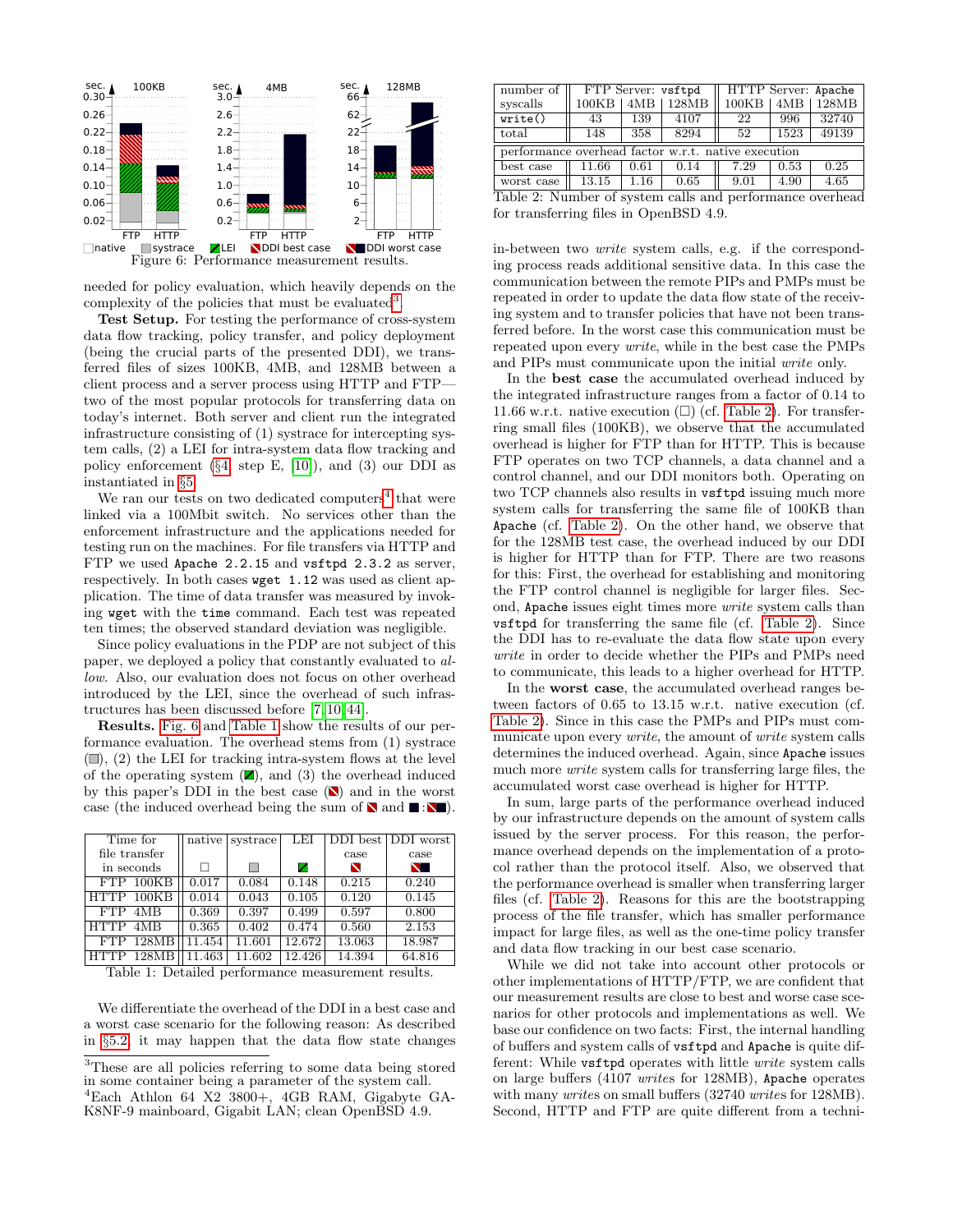cal perspective, since FTP operates on two TCP channels. Considering these differences and the fact that performance overheads for our best case scenario are similar<sup>[5](#page-9-2)</sup>, we are confident that our results are representative. Considering the difference in performance between our best case and worse case scenario, we are convinced that our best case results are close to real-world data usage scenarios, since (1) real world applications do not read additional data while sending data over the network and (2) usage control policies are rather long-lived and thus they usually do not have to be resend upon data transfer. Of course, additional overhead would be introduced by securing our infrastructure with IPSec [\[9\]](#page-10-9), tcpcrypt [\[3\]](#page-10-8), or remote attestation [\[15,](#page-11-19) [25,](#page-11-15) [38\]](#page-11-20).

While we measured performance overheads of factors between 0.14 and 13.15 w.r.t. native execution (the worst case overhead is thus one order of magnitude), we contextualize these measurements in order to give an impression whether such overheads are acceptable. In case of a one-time transfer of 100KB, our measurements resulted in performance overheads between factors of 7.29 and 13.15. Considering that the transfer of a single file may then take 240ms instead of 17ms, such an overhead is likely to be acceptable in user-interactive workflows where such transfers happen occasionally. In contrast, when large amounts of small files are transferred in a sequence, e.g. 100 files of 100KB, a total transfer time of 24s instead of 1.7s is likely not to be acceptable in user-interactive applications. For transferring larger files in the best case scenario, performance overhead factors of 0.14 (FTP 128MB) to 0.61 (FTP 4MB) w.r.t. native execution are likely to be acceptable. In general, acceptability of performance overheads depends on the specific context. Note that we did not optimize performance of our prototype; the results thus show an upper bound for solutions like ours.

## <span id="page-9-0"></span>7. LIMITATIONS & FUTURE WORK

In our solution we focused on locally enforceable policies, meaning that the local information flow state is sufficient to take usage control decisions. We plan to extend our work to support usage control policies that refer to the global information flow state, therefore being able to enforce policies like "this data item must not reside in more than three systems,""not more than five instances of this process may be run at the same time," or "access that data only four times."

In this work we assumed a static network structure. Since technologies such as DHCP and network address translation (NAT) are in widespread use in today's internet, we plan to extend our work to this dynamic dimension.

Although our implementation supports most internet applications by realizing cross-system data flow tracking at the level of TCP, other important usage control applications like multimedia streaming and Voice over IP are not covered. This is because such applications use UDP as transport layer, as low-latency delivery is preferred to the guarantees provided by TCP. We thus plan to instantiate our model for UDP and/or tackle the problem of usage control at the level of IP. This way, we are also able to address some "non-TCP communication" attacks described in §[6.2.](#page-7-0) This necessitates the definition of state transitions  $\rho$  for UDP/IP and adjustment of the infrastructure to cope with the unreliability of

UDP/IP. Multimedia streaming then also motivates to investigate multicast communication in usage control.

At the level of system call interposition, processes are considered black boxes that might write any of their knowledge into a TCP channel. By tainting the communication channel once usage-controlled data is (potentially) sent, all further data transmitted on the same channel is considered tainted as well. In order to overcome these overapproximations in an application-independent manner, we plan to (1) apply declassification techniques to our proposed solution and (2) bring in knowledge about the application-level protocol.

Our solution does not cover side channels such as timing attacks or power monitoring. Moreover, we did not put excessive effort into securing the prototypically implemented infrastructure. Solutions to this have been proposed and implemented; we give an overview in §[8.](#page-9-1)

## <span id="page-9-1"></span>8. RELATED WORK

Application-dependent distributed usage control. Some distributed usage control concepts [\[12,](#page-10-3)[18\]](#page-11-3) are application(-protocol) dependent by integrating the PEP into the application and incorporating policies into the application protocol. These solutions fix data provider and data consumer beforehand, thus not catering to bidirectional data flows and redistribution of data as usual in today's internet. [\[5,](#page-10-10) [21,](#page-11-10) [22\]](#page-11-21) realize usage control for grid computational services by making the grid user deploy her application together with the policy. The application is monitored at the level of the Java Virtual Machine, whereby system calls are considered as security-relevant actions. Their approach is different from ours in that the policy is defined for the application instead of data. Since this approach does not consider data flow, cooperating applications could circumvent the usage control policy, which is not possible with our solution due to intra-system and cross-system data flow tracking.

Sticky Policies. In terms of sticking policies to data, the back channel model [\[4\]](#page-10-11) is close to our approach. In this approach, on each system the communication between PEP and PDP is mediated through an application independent PEP (AIPEP). Once data is sent to another system, the AIPEP is responsible for sending the sticky policy to the AIPEP of the receiving system. The model differs from ours, since it was one of our goals to integrate seamlessly into an existing infrastructure for independent systems. Furthermore, we are not aware of corresponding implementations.

Trustworthiness of security mechanisms. As usage control is naturally distributed and policies must be enforced at the data consumer's site, the latter must implement at least the PEP. In order to convincingly spread distributed usage control mechanisms, any remotely deployed component must "behave in a 'good' manner and this manner [must be verifiable] by the policy stakeholder" [\[45\]](#page-11-22). To this end, solutions leveraging the Trusted Platform Module (TPM) have been proposed [\[25,](#page-11-15)[37,](#page-11-23)[39,](#page-11-24)[45\]](#page-11-22). Their basic idea is to verify the integrity of crucial system components (e.g., BIOS, Bootloader, Operating System, usage control infrastructure) before their execution and verify their integrity by comparing the measurements to a set of known "good" values. [\[2,](#page-10-2)[16\]](#page-11-2) propose to send data that is to be controlled only to data consumers that persuade the data provider of having usage control mechanisms deployed.

Digital Rights Management (DRM). DRM [\[1,](#page-10-12) [8,](#page-10-13) [19,](#page-11-25) [24,](#page-11-26) [41\]](#page-11-27) refers to concepts and techniques that aim at con-

<span id="page-9-2"></span><sup>5</sup> 100KB: 11.66 FTP overhead vs. 7.29 HTTP overhead; 4MB: 0.61 vs. 0.53; 128MB: 0.14 vs. 0.25; cf. [Table 2.](#page-8-4)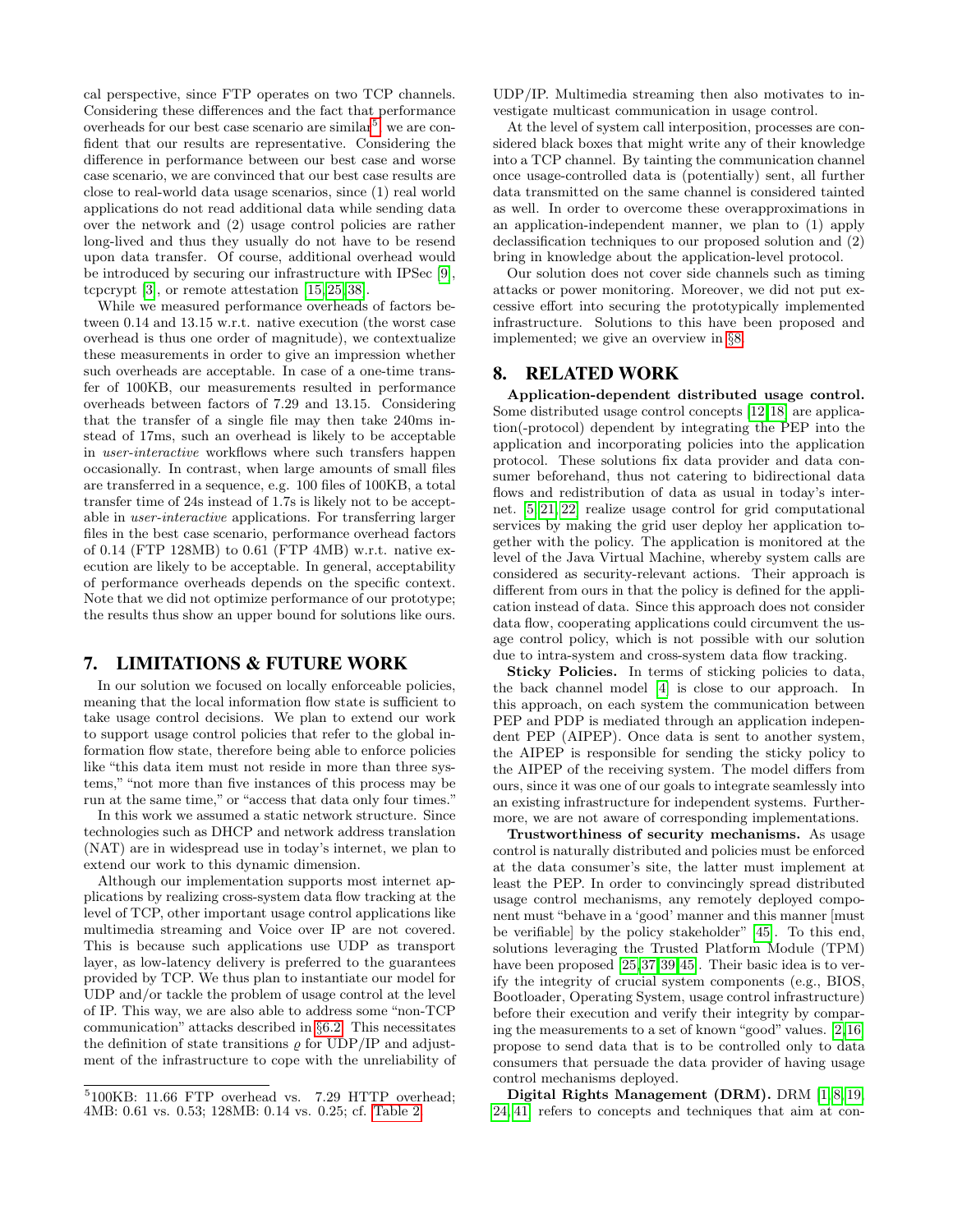trolling the usage and distribution of copyrighted, usually read-only, digital information at the data consumer's site. DRM can therefore be considered a specialization of usage control [\[32\]](#page-11-28) that largely focuses on payment-based dissemination [\[26\]](#page-11-0); end users are not considered content providers: DRM does not provide means to protect their valuable (personal) information. While some solutions [\[1\]](#page-10-12) work with central servers for storing keys, such a central component is not needed in our approach. Also, DRM solutions [\[1,](#page-10-12) [24\]](#page-11-26) are tailored to specific file types and rely on specific applications to enforce digital licenses. Instead, our approach is independent of particular file types and applications.

Detective enforcement. The work presented in this paper enforces policies in a preventive manner: it is made sure that policies are adhered to. Enforcement can also be detective [\[27\]](#page-11-29): if a policy violation is detected, then various measures can be taken; prevention is thus replaced by accountability [\[43\]](#page-11-30). Our infrastructure can also be used for detective enforcement: rather than preventing Alice from forwarding the original business report to Charlie, the fact that she did not blacken certain parts before forwarding can be stored. A different approach is taken by Seneviratne [\[40\]](#page-11-31) who directly embeds information accountability into HTTP. Different to our work, this approach is limited to one particular application-layer protocol and does not implement preventive enforcement mechanisms but rather gives users the opportunity to figure out how their data was misused and to take appropriate action.

#### <span id="page-10-5"></span>9. CONCLUSIONS

Today's highly distributed computing environments lack mechanisms when it comes to enforcing restrictions on the usage of data after its release. This is relevant for both privacy and the protection of intellectual property or secrets. To fill this gap, we have extended a model that allows for intra-system data flow tracking to the cross-system case. We have concretized the model for tracking all TCP data flows at the level of the operating system by considering networking-related system calls as security-relevant actions. We based our work on a previously implemented infrastructure that can detect local *intra-system* data flows. In order to extend this infrastructure to the enforcement of usage control policies in distributed systems, we developed a distributed infrastructure for transparently and applicationindependently tracking cross-system data flows as well. In addition to tracking data flows to remote systems, this infrastructure takes care of transferring policies along with the data to be controlled. By integrating this infrastructure with an existing infrastructure for single independent systems, we manage to track data both within and across systems and enforce usage control policies at all systems processing usage controlled data. We instantiated and evaluated the data flow model and the enforcement infrastructure for the OpenBSD operating system. Our measurement results yielded overheads between factors of 0.14 and one order of magnitude w.r.t. native execution in a best case and a worst case scenario, respectively. We conclude that acceptability of such overheads depends on the specific context.

With an infrastructure like ours, it is now possible to not only track and control the local flow of data in-between different representations (files, pixmaps, Java objects, etc.) on one machine, but also across several machines. We believe that this constitutes a further step towards the representation-independent protection of data in today's company intranets as well as cloud-based systems on the internet.

Acknowledgment. The work described was funded by a Google Focused Research Award on Cloud Computing.

## 10. REFERENCES

- <span id="page-10-12"></span>[1] Adobe Systems Incorporated. Adobe Content Server, http://www.adobe.com/products/content-server.html, 2012.
- <span id="page-10-2"></span>[2] A. Berthold, M. Alam, R. Breu, M. Hafner, A. Pretschner, J.-P. Seifert, and X. Zhang. A Technical Architecture for Enforcing Usage Control Requirements in Service-Oriented Architectures. In Proc. of the 2007 ACM Workshop on Secure Web Services, pages 18–25, 2007.
- <span id="page-10-8"></span>[3] A. Bittau, M. Hamburg, M. Handley, D. Mazières, and D. Boneh. The case for ubiquitous transport-level encryption. In Proc. 19th USENIX Conference on Security, 2010.
- <span id="page-10-11"></span>[4] D. W. Chadwick and S. F. Lievens. Enforcing "Sticky" Security Policies throughout a Distributed Application. In Proc. of the 2008 Workshop on Middleware Security, pages 1–6, 2008.
- <span id="page-10-10"></span>[5] M. Colombo, F. Martinelli, P. Mori, and A. Lazouski. On Usage Control for GRID Services. In International Joint Conference on Computational Sciences and Optimization, pages 47–51, Apr. 2009.
- <span id="page-10-7"></span>[6] T. Dierks and E. Rescorla. RFC 5246: The Transport Layer Security (TLS) Protocol Version 1.2, 2008.
- <span id="page-10-4"></span>[7] D. Feth and A. Pretschner. Flexible Data-Driven Security for Android. In 2012 IEEE Sixth International Conference on Software Security and Reliability, pages 41–50, June 2012.
- <span id="page-10-13"></span>[8] D. Geer. Digital Rights Technology Sparks Interoperability Concerns. IEEE Computer, 37(12):20–22, 2004.
- <span id="page-10-9"></span>[9] G. Hadjichristofi, I. Davis, N.J., and S. Midkiff. IPSec Overhead in Wireline and Wireless Networks for Web and Email Applications. In Proc. of the 2003 IEEE International Performance, Computing, and Communications Conference, pages 543–547, 2003.
- <span id="page-10-1"></span>[10] M. Harvan and A. Pretschner. State-Based Usage Control Enforcement with Data Flow Tracking using System Call Interposition. In Proc. 2009 Third International Conference on Network and System Security, pages 373–380, 2009.
- <span id="page-10-0"></span>[11] M. Hilty, A. Pretschner, D. Basin, C. Schaefer, and T. Walter. A Policy Language for Distributed Usage Control. Proc. 12th European Symp. on Research in Computer Security, pages 531–546, 2007.
- <span id="page-10-3"></span>[12] B. Katt, X. Zhang, R. Breu, M. Hafner, and J.-P. Seifert. A General Obligation Model and Continuity-Enhanced Policy Enforcement Engine for Usage Control. In Proc. 13th ACM Symposium on Access Control Models and Technologies, pages 123–132, 2008.
- <span id="page-10-6"></span>[13] F. Kelbert and A. Pretschner. Towards a Policy Enforcement Infrastructure for Distributed Usage Control. In Proc. 17th ACM Symposium on Access Control Models and Technologies, pages 119–122, 2012.